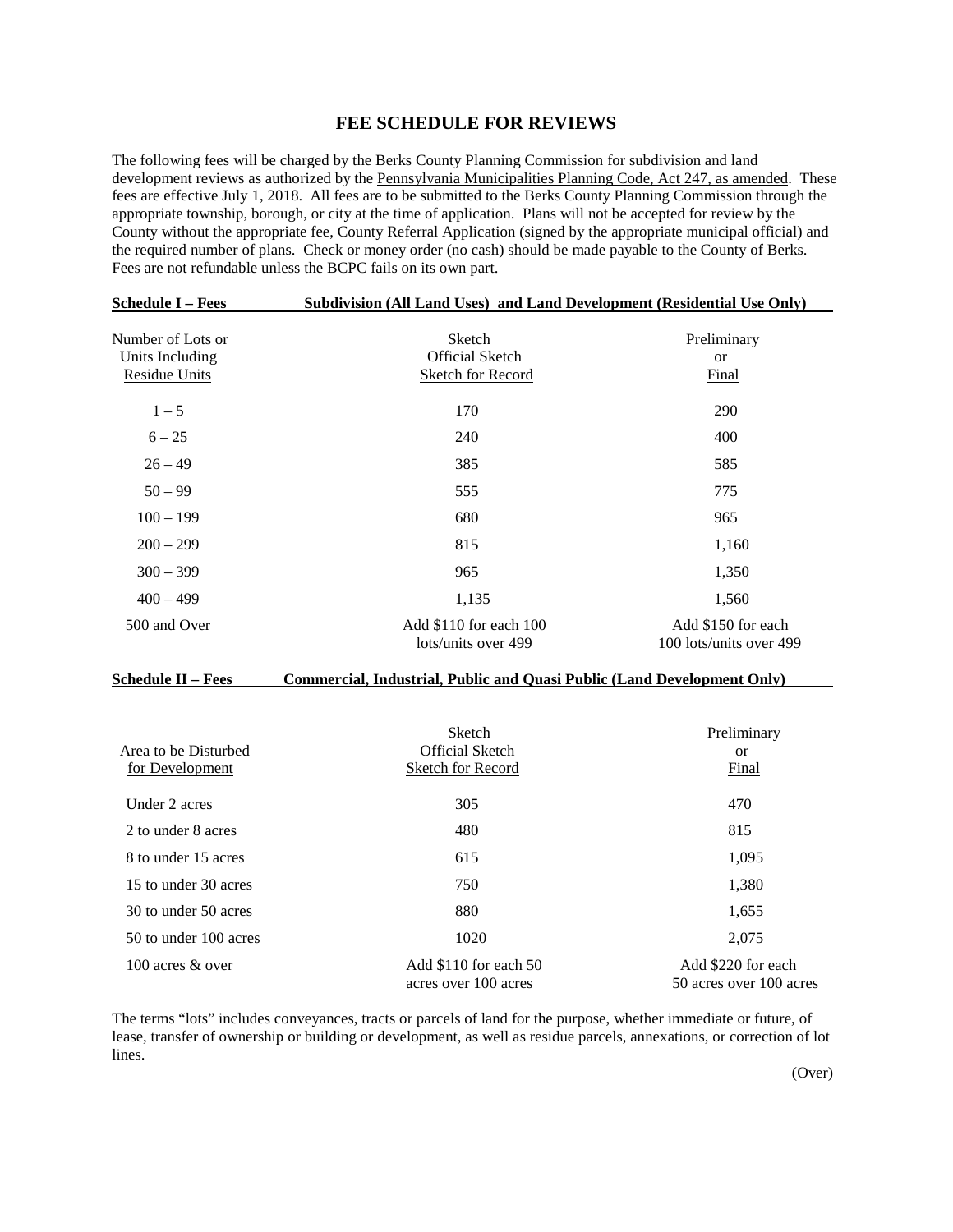The term land development includes any of the following activities:

- 1. The improvement of one lot or two or more contiguous lots, tracts or parcels of land for any purpose involving:
	- a. a group of two or more residential or non-residential buildings, whether proposed initially or cumulatively, or a single non-residential building on a lot or lots regardless of the number of occupants or tenure; or
	- b. the division or allocation of land or space, whether initially or cumulatively, between or among two or more existing or prospective occupants by means of, or for the purpose of streets, common areas, leaseholds, condominiums, building groups or other features.
- 2. A subdivision of land.

Typical examples are: office buildings housing different businesses, apartments, mobile home parks, shopping malls, hotels and additions to commercial, industrial and public buildings.

**TIME LIMITATIONS:** The BCPC will accept the application when all necessary information and fees have been supplied and at that time the review time-clock will start. Any proposal which does not contain the appropriate information and/or fee will not be processed through the Commission. In such cases, the municipality and applicant will be informed of any additional information or fees necessary. The review time-clock will not begin until the necessary information or correct fee is received. If a check is refused by the bank due to insufficient funds the review time clock will stop as of the day such notice is received and the applicant and municipality will be so notified. The time-clock will not re-start until this Commission has received the required fee.

**MEETING WITH STAFF:** Meetings with the staff of the Berks County Planning Commission to discuss proposals either prior to or during the formal review period are encouraged and shall be free of charge. Appointments can be made by calling (610) 478-6300.

**SCHEDULE I FEES** are based on the number of lots or units. All land uses are included: residential, commercial, industrial, public, quasi-public and other. Therefore, an industrial park subdivision prior to development of individual lots is subject to Schedule I. The same would be true of a commercial lot subdivision or selling of land for a church or school. Schedule I fees also cover residential land development such as an apartment complex, condominiums, rental townhouses and mobile home parks. Where there is a mix of lots and rental units the totals are added together to determine the fee.

**SCHEDULE II FEES** are based on the amount of land to be disturbed for development including buildings, access drives, streets, stormwater management, grading, public sewer and water service, erosion and sediment control landscaping and any other activity that disturbs the ground on the site. The total disturbed area of a project is most accurately calculated by a planimeter following all outlines of disturbed areas. Where combinations of subdivision and non-residential development are proposed on a plan the fees must be determined separately and added together.

**PRD – PLANNED RESIDENTIAL DEVELOPMENT** Fees will be based on the number of residential units and the amount of disturbed area for the non-residential uses. In cases where a building is used as a mixed use (commercial units on lower level(s) with residential units above) the fee will be based on the amount of disturbed area associated with that building (Schedule II Fees).

**REPEAT STAGE** If a subdivision/land development with significant plan revisions is presented to the Berks County Planning Commission for a second review, the fees for the second review will be based on the extent of changes made to the project. Significant revisions are those that impact the scope and concept of a project that include street and lot layout, number of buildings and locations, stormwater/grading land use and intensity, traffic issues and environmental issues. If site revisions are based upon recommendations made in the initial project review by the Berks County Planning Commission, the fees may be waived. Meeting with staff prior to resubmission of the revised plans for the Berks County Planning Commission's review is recommended to establish the required fee for plan submission.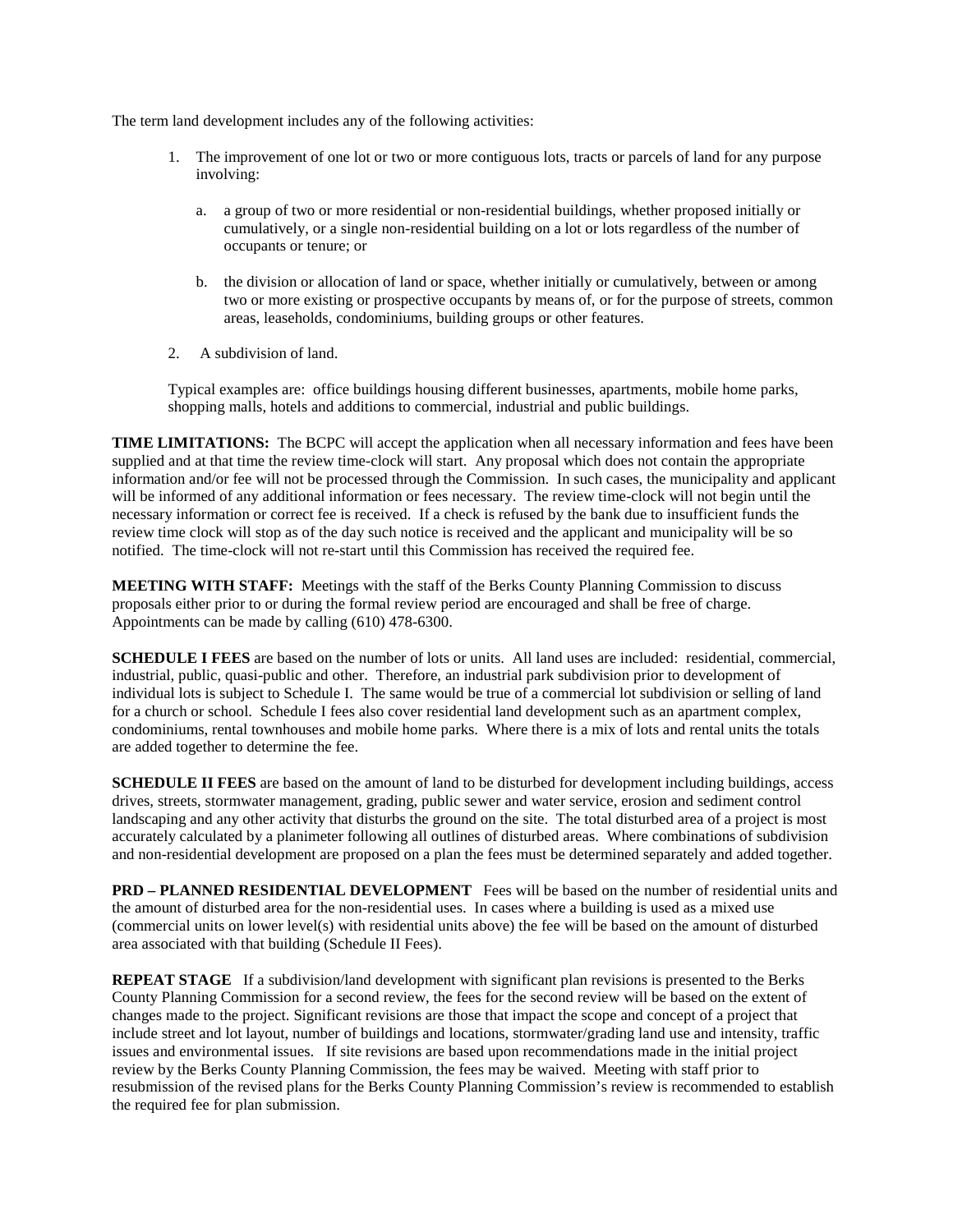## *County Referral – Land Subdivision & Land Development Review Application*

- *TO:* Berks County Planning Commission, Berks County Services Center, 633 Court Street, 14th Floor, Reading, PA 19601 Tel: 610-478-6300 FAX: 610-478-6316
- **SUBJ:** Request for review of a subdivision or land development proposal pursuant to the Pennsylvania Municipalities Planning Code, Act 247, of 1968, as amended. This application must be completed by the applicant or his agent and submitted by the municipality along with the required number of plans and the required fee (see fee schedule).

| <b>FROM:</b>        |                                                                                                                                                |                         |                                                                                |                                                                                                                 |  |
|---------------------|------------------------------------------------------------------------------------------------------------------------------------------------|-------------------------|--------------------------------------------------------------------------------|-----------------------------------------------------------------------------------------------------------------|--|
|                     |                                                                                                                                                |                         |                                                                                |                                                                                                                 |  |
|                     |                                                                                                                                                |                         |                                                                                |                                                                                                                 |  |
|                     |                                                                                                                                                |                         | (Check appropriate level of Submission)                                        |                                                                                                                 |  |
|                     | <b>Type of Plan:</b> Sketch Plan<br>Sketch Plan for Record<br>Preliminary<br>Final<br>$\mathcal{L}^{\text{max}}$<br>Revision to Plan of Record |                         |                                                                                | <b>Type of Submission:</b> New Proposal<br>Revision to a Prior Proposal<br>Phase or Section of a Prior Proposal |  |
|                     |                                                                                                                                                |                         |                                                                                |                                                                                                                 |  |
|                     |                                                                                                                                                |                         |                                                                                |                                                                                                                 |  |
|                     |                                                                                                                                                |                         |                                                                                |                                                                                                                 |  |
|                     |                                                                                                                                                |                         |                                                                                |                                                                                                                 |  |
|                     |                                                                                                                                                |                         |                                                                                |                                                                                                                 |  |
|                     |                                                                                                                                                |                         |                                                                                |                                                                                                                 |  |
|                     |                                                                                                                                                |                         |                                                                                |                                                                                                                 |  |
|                     |                                                                                                                                                |                         |                                                                                |                                                                                                                 |  |
|                     |                                                                                                                                                |                         |                                                                                |                                                                                                                 |  |
|                     |                                                                                                                                                |                         |                                                                                |                                                                                                                 |  |
|                     |                                                                                                                                                |                         |                                                                                |                                                                                                                 |  |
|                     | Location of Proposal New York Channel Contract of Proposal                                                                                     |                         |                                                                                |                                                                                                                 |  |
|                     | Description of intent of proposal [including land use(s)]                                                                                      |                         |                                                                                |                                                                                                                 |  |
|                     | <b>Type of Land Use Proposed: (No. of Lots or Units)</b>                                                                                       |                         |                                                                                |                                                                                                                 |  |
| <b>Residential:</b> | Single Family<br>Semi Detached<br>Townhouse<br>Apartment<br>Manufactured Home<br>Other (Explain)                                               | <b>Non-Residential:</b> | Commercial<br>Misc.:<br>Industrial<br>Public<br>Agriculture<br>Other (Explain) | Annex<br>Open Space/Rec.<br>Residue                                                                             |  |

Linear Feet of New Streets Proposed for Dedication: